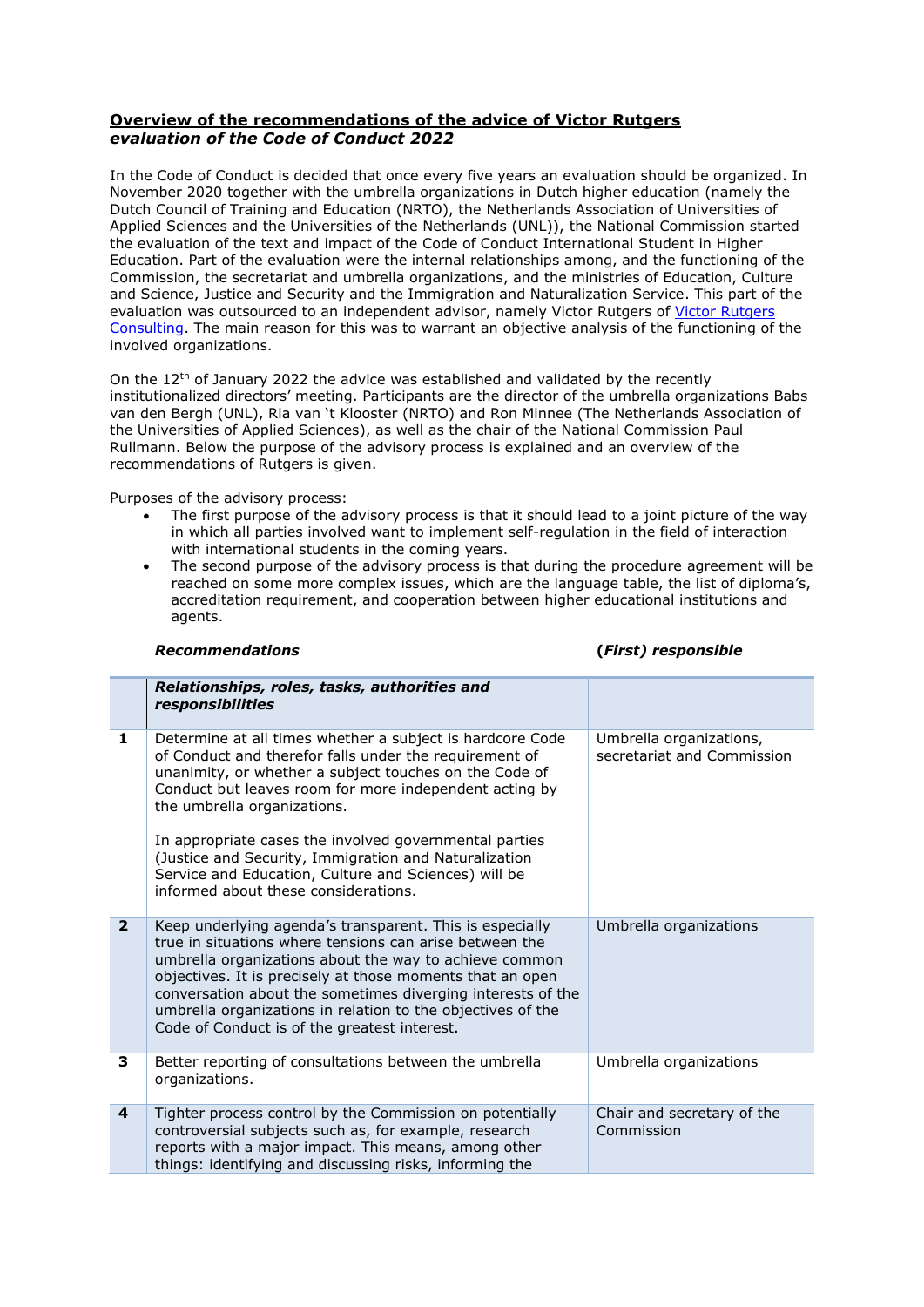|                         | parties involved and jointly making decisions about the<br>approach of these subjects.                                                                                                                                                                                                                                                                                                                                                                                                                                                                                                                                                                                                                                                                                                             |                                                                   |
|-------------------------|----------------------------------------------------------------------------------------------------------------------------------------------------------------------------------------------------------------------------------------------------------------------------------------------------------------------------------------------------------------------------------------------------------------------------------------------------------------------------------------------------------------------------------------------------------------------------------------------------------------------------------------------------------------------------------------------------------------------------------------------------------------------------------------------------|-------------------------------------------------------------------|
| 5                       | Organize regular meetings between the umbrella<br>organizations and Commission to discuss the experiences of<br>the past year with the implementation of the Code of<br>Conduct, to discuss the risks and bottlenecks for the future<br>and to share visions on internationalization and, where<br>necessary, coordinate those visions.                                                                                                                                                                                                                                                                                                                                                                                                                                                            | Secretary and Commission                                          |
| 6                       | In the event of intentions to decide on changes to the text<br>of the Conduct or regulations that may affect the<br>authorities and responsibilities of the ministries of Justice<br>and Security/Immigration and Naturalization Service and<br>the Ministry of Education Culture and Science, the<br>Commission and umbrella organizations will arrange a<br>meeting to discuss the proposed changes with the<br>responsible ministries.                                                                                                                                                                                                                                                                                                                                                          | Chair and secretary<br>Commission                                 |
| $\overline{\mathbf{z}}$ | Organize future oriented and agenda-setting meetings at<br>regular intervals between the Commission and umbrella<br>organizations with the ministries of Justice and Security,<br>the Immigration and Naturalization Service and the Ministry<br>of Education Culture and Science. These meetings will not<br>primarily deal with incidents, but mainly with important<br>matters for the longer term, such as an assessment of the<br>functioning of the Code of Conduct in relation to the<br>objectives of the ministries of Justice and<br>Security/Immigration and Naturalization Service and the<br>Ministry of Education Culture and Science and the<br>elimination of the tensions between the Higher Education<br>Act and Migration law about the admission of international<br>students. | Commission                                                        |
|                         |                                                                                                                                                                                                                                                                                                                                                                                                                                                                                                                                                                                                                                                                                                                                                                                                    |                                                                   |
|                         | <b>Status Code</b>                                                                                                                                                                                                                                                                                                                                                                                                                                                                                                                                                                                                                                                                                                                                                                                 |                                                                   |
| 8                       | Establish a communication plan after the evaluation (mid-<br>2022) that will lead to greater awareness of the Code<br>among executive staff of the institutions and among<br>international students.                                                                                                                                                                                                                                                                                                                                                                                                                                                                                                                                                                                               | Chair en secretary<br>Commission                                  |
|                         | Decision-making procedures and recommendations                                                                                                                                                                                                                                                                                                                                                                                                                                                                                                                                                                                                                                                                                                                                                     |                                                                   |
| 9                       | It is recommended that article 8 paragraph 2 of the Code of<br>Conduct explicitly states that unanimity is required for<br>amendments to the Code of Conduct. ("Change is possible<br>if the National Commission has approved on the unanimous<br>recommendation of the umbrella organizations,")                                                                                                                                                                                                                                                                                                                                                                                                                                                                                                  | Commission                                                        |
| 10                      | It is recommended that the role of the meeting of directors,<br>in the absence of unanimity among the policy officers of the<br>umbrella organizations, is formalized.<br>The directors' meeting consists of the three directors of the<br>umbrella organizations, supplemented by the chairman of<br>the Commission. Unanimity is also required at the meeting<br>of directors. Joint proposals shall, if necessary, be<br>submitted to the Commission for decision-making. In the<br>event that no unanimity is reached in the meeting of the<br>directors, the meeting will act according to the<br>circumstances.                                                                                                                                                                              | Directors meeting, umbrella<br>organizations, chair<br>Commission |
| 11                      | <b>Input students</b><br>Setting up a student advisory board:                                                                                                                                                                                                                                                                                                                                                                                                                                                                                                                                                                                                                                                                                                                                      | Secretariat and chair                                             |